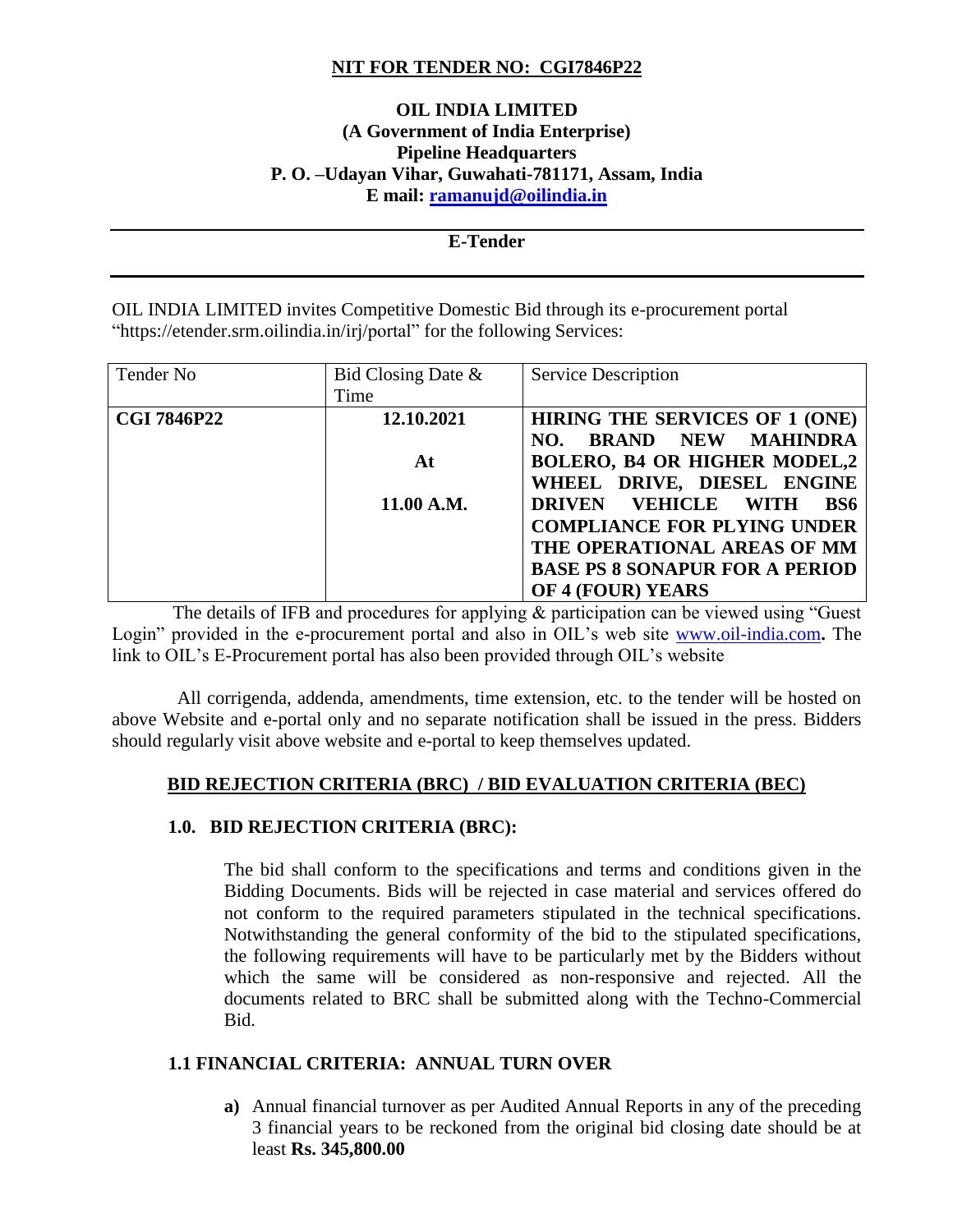b) For consortium

i) At least one member of the consortium to meet the above criteria of **50%** turnover.

ii) The other members of consortium should meet minimum **25%** turnover requirement.

- b) Period for consideration: In any of preceding 3 financial years
- c) Net worth: Positive for the preceding financial / accounting year.
- d) Considering the time required for preparation of Financial Statements, if the last date of preceding financial/ accounting year falls within the preceding six months reckoned from the original bid closing date and the Financial Statements of the preceding financial / accounting year are not available with the bidder, then the financial turnover of the previous three financial  $/$ accounting years excluding the preceding financial / accounting year will be considered . In such cases, the Net worth of the previous financial/ accounting year excluding the preceding financial/ accounting year will be considered. However, the bidder has to submit an affidavit/ undertaking certifying that the balance sheet/ Financial Statements for the financial year 2020-2021 (or as the case may be) has actually not been audited as on original bid closing date.
- e) For proof of Annual Turnover & Net worth any one of the following document must be submitted along with the bid: -
- i) **A certificate issued by a practicing Chartered/Cost Accountant (with Membership Number, Firm Registration Number and UDIN), certifying the Annual turnover & Net worth.**

#### **OR**

- ii) Audited Balance Sheet along with Profit & Loss account.
- iii) **Mentioning of UDIN (Unique Document Identification Number) is mandatory for all Certificates issued w.e.f. February 1, 2019 by Chartered Accountant in Practice**
- f) In case the bidder is a Central Govt. Organization/PSU/State Govt. Organization/Semi-State Govt. Organization or any other Central/State Govt. Undertaking, where the auditor is appointed only after the approval of Comptroller and Auditor General of India and the Central Government, their certificates may be accepted even though FRN (Firm Registration Number) is not available. However, bidder will have to provide documentary evidence for the same.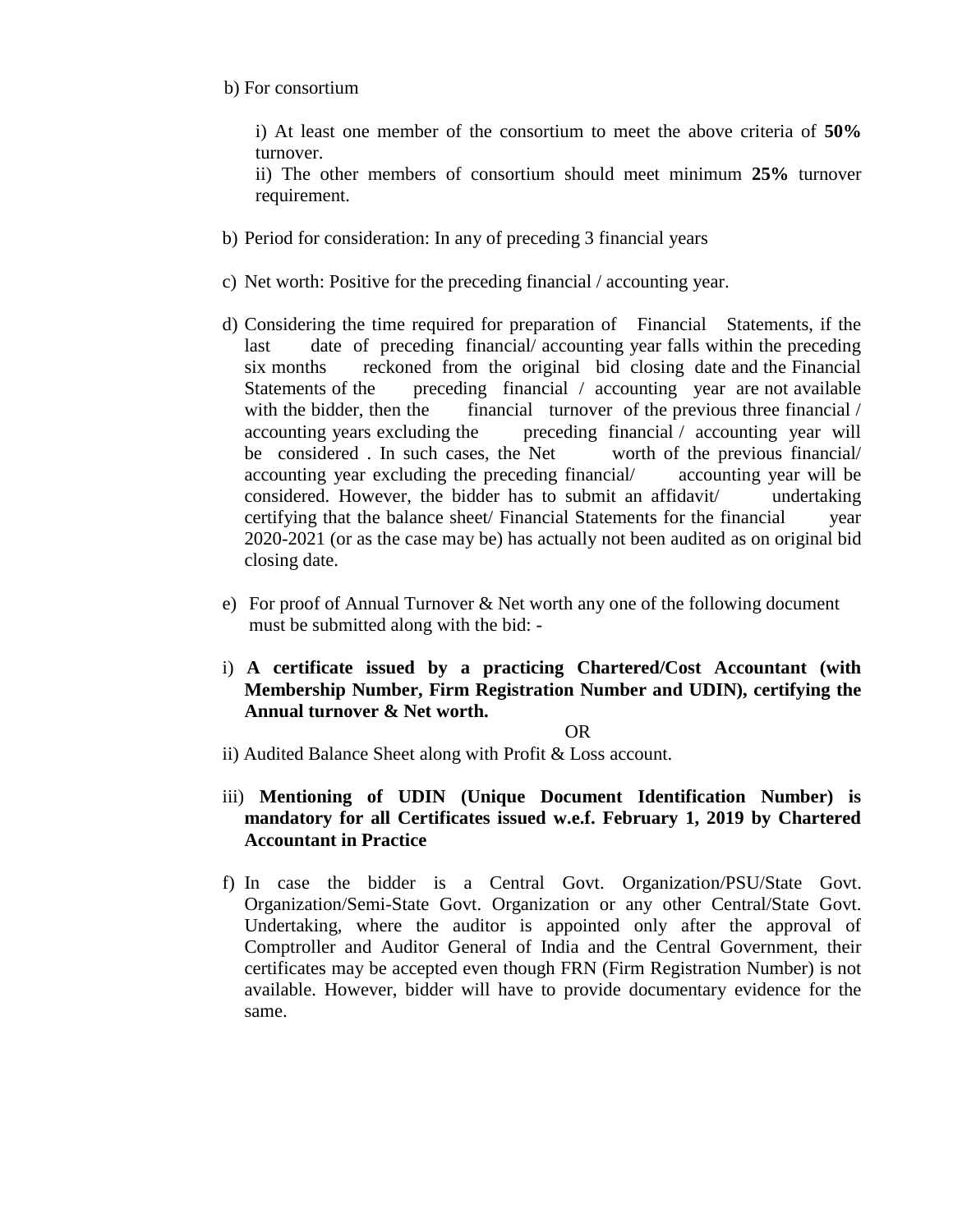## **1.2 TECHNICAL CRITERIA:**

#### A)**EXPERIENCE**: Bidders must have:

Relevant experience of having successfully completed one "similar work" of value **Rs 5,76,300.00** with PSUs / Central Govt. / State Govt. Organization in last 7(Seven) years to be reckoned from date of bid closing.

"Similar work mentioned above means providing hired vehicle services"

Documentary proof must be furnished in support of the experience by way of purchase order / work order / contract document along with completion certificate from the

Organization to which such services have been rendered.

For proof of requisite experience and relevant technical requirements, any one of the following documents/photocopies must be submitted along with the bid:

1. In case of OIL's registered vendors, who are providing similar services for at least six months in the last three years as on Bid closing date (BCD) in any organizations will be exempted from submission of documents under clauses of Financial and Experience criteria of BRC conditions. Bidder must have registered as transport service. They will have to provide the following documentary evidence.

i) Copy of Certificate of Completion (COC)/ Work Orders /Certificate of Payments (COP) / Service entry Sheet (SES) of jobs successfully executed during the last seven years ending bid closing date, showing gross value of the job done, Nature of job done and Time period covering the financial year(s) as per NIT. It may be clearly noted that simply mentioning of OIL Contract Number or Work order will not be accepted.

2. In case of a bidder NOT being an OIL Contractor, then a relevant Certificate issued by PSUs or Central Govt. or State Govt. or Reputed Private Organization in last seven years from date of original bid closing date showing:

- a) Gross value of job done; and
- b) Nature of job done; and
- c) Time period covering the financial year(s) as per NIT; and
- d) Clearly mentioning job completion date.
- e) **FORM 16(A)** has to be submitted in case of private companies.

# **NON- SUBMISSION OF THE DOCUMENTS AS SPECIFIED IN BRC ABOVE WILL RESULT IN REJECTION OF BIDS.**

## **NOTE-:**

- (i) A job executed by a bidder for its own organization / subsidiary cannot be considered as experience for the purpose of meeting BEC.
- (ii) In case of tenders for Annual rate contracts / Maintenance and Service contracts, if the prospective bidder is executing rate / maintenance /service contract which is still running and the contract value / quantity executed prior to due date of bid submission is equal to or more than the minimum prescribed value in the BEC such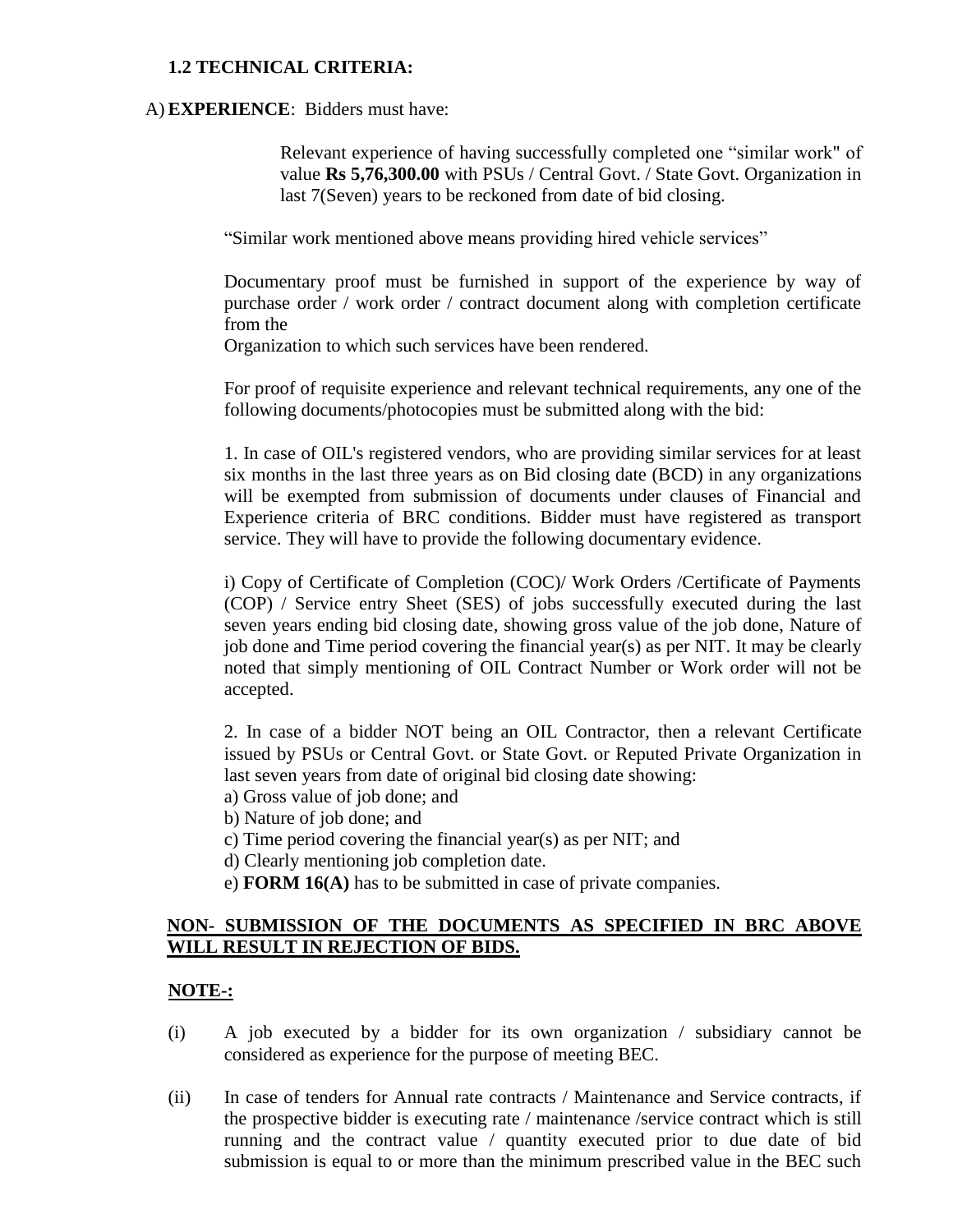experience will also be taken in to consideration provided that the bidder has submitted satisfactory work / supply / service execution certificate issued by end user.

- 1.3 All the supporting documents in compliance to BEC requirements above shall be scanned and uploaded along with the technical bid. Non-submission of the documents will result in rejection of bids.
- 1.4 Any bid not complying BEC requirements shall be summarily rejected.
- 1.5 Bidders must have **PF Account** in their name issued by Regional Provident Fund Commissioner. Bidders must have **ESI Account** in their name. Documentary evidence of the same is to be submitted.
- 1.6 Deviation to the following provision of the tender document liable for rejection of Bid:

i. Firm price ii. EMD / Bid Bond iii. Scope of work iv. Specifications v. Price Schedule vi. Delivery / Completion Schedule vii. Period of Validity of Bid viii. Liquidated Damages ix. Performance Bank Guarantee / Security deposit x. Guarantee of material / work xi. Arbitration / Resolution of Dispute xii. Force Majeure xiii. Applicable Laws xiv. Integrity Pact, if applicable xv. Any other condition specifically mentioned in the tender documents elsewhere that non-compliance of the clause lead to rejection of the bid.

- 1.7 Other Information /Documents: Bidders must furnish the following information with relevant documents wherever necessary:
- a) Tax Exemption Certificate, if any, if /applicable.
- b) PAN no.( photocopy of the PAN card required).
- c) GST registration No.
- d) Bank account No. with name of Bank, Type of account, Bank address.
- e) P.F. Account No. / Code.
- f) ESI registration no.
- g) *Price quotation of the offered vehicle from the Authorized Motor Vehicle Dealer along with the offer.*
- *1.8* The successful bidder /contractor shall undertake to indemnify the company against all claims which may arise under the under noted Acts during signing of the contract:
- a) The FACTORY Act 1948
- b) The Minimum Wages Act 1948
- c) The Workman's compensation Act 1923
- d) The payment of wages Act 1963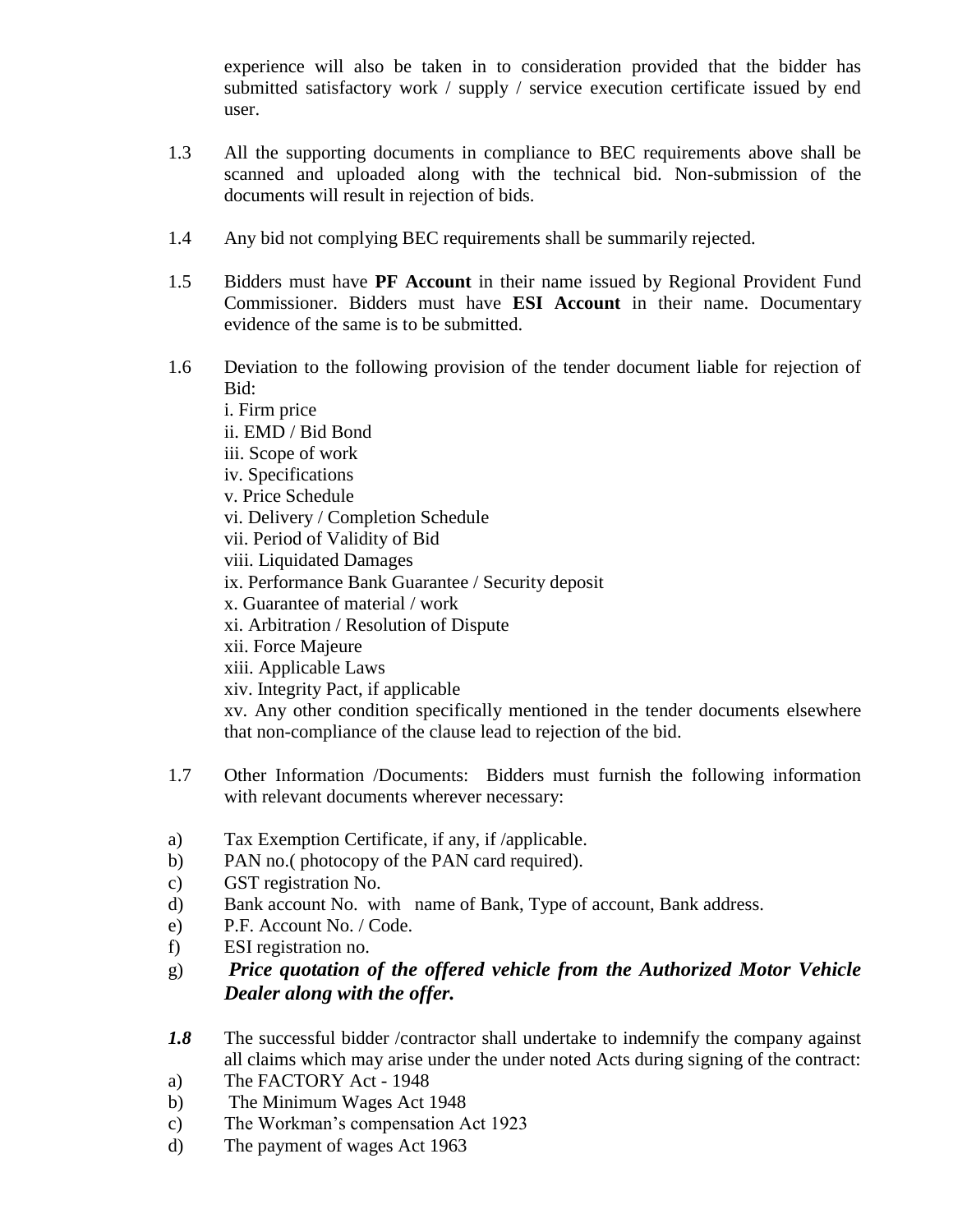- e) The payment of Bonus Act 1965
- f) The Contract Labour (Regulation and Abolition) Act 1970 and the rules framed thereunder.
- g) Employees' Pension Scheme 1995.
- h) Interstate Migrant (regulation of Employment and Condition of Service) Act 1979
- i) The Employees Provident Fund and Miscellaneous Provisions Act 1952
- j) AGST Act/VAT
- k) GST Act

#### 1.8. COMMERCIAL:

- 1.8.1. Bidder shall submit the offer under "**Single Stage Single Bid "System** "Technical bid" and the "Price Bid".
- 1.8.2. The Integrity Pact as per Section-V has to be returned by the bidder (along with the technical bid) duly signed (digitally) by the same signatory who signed the bid, i.e., who is duly authorized to sign the bid. Uploading the Integrity Pact with digital signature will be construed that all pages of the Integrity Pact has been signed by the bidder's authorized signatory who sign the Bid.
- 1.8.3. The Technical Bid should not have any price indication.
- 1.8.4. Bidder shall upload Bid Security Declaration as referred in Relevant Section of the Bid document along with technical bid. Any bid for which bid security declaration is not received before due Date of Bid Closing will be rejected.
- 1.8.5. Validity of the bid shall be minimum **90 days**. Bids with lesser validity will be rejected.
- 1.8.6. Any bid received in the form of Telex/Cable/Fax/E-mail/ Telephone call will not be accepted.
- 1.8.7. Bidders must quote clearly and strictly in accordance with the price schedule outlined in relevant section of Bidding Documents; otherwise the bid will be rejected.
- 1.8.8. Any bid containing false statement will be rejected.
- 1.8.9. The Bid Documents are not transferable. Bids made by parties who have not purchased the Bid Documents from the Company will be rejected.
- 1.8.10. Any Bid received by the Company after the deadline for submission of bids prescribed by the Company will be rejected.
- 1.8.11. Price quoted by the successful Bidder must be firm during the performance of the Contract and not subject to variation on any account. A bid submitted with an adjustable price will be treated as non-responsive and rejected.
- 1.8.12. The following Clauses with all its sub-clauses should be agreed in toto, failing which the bid will be rejected. To this effect Bidder shall submit an undertaking along with the Technical Bid.
	- a) Performance Security Clause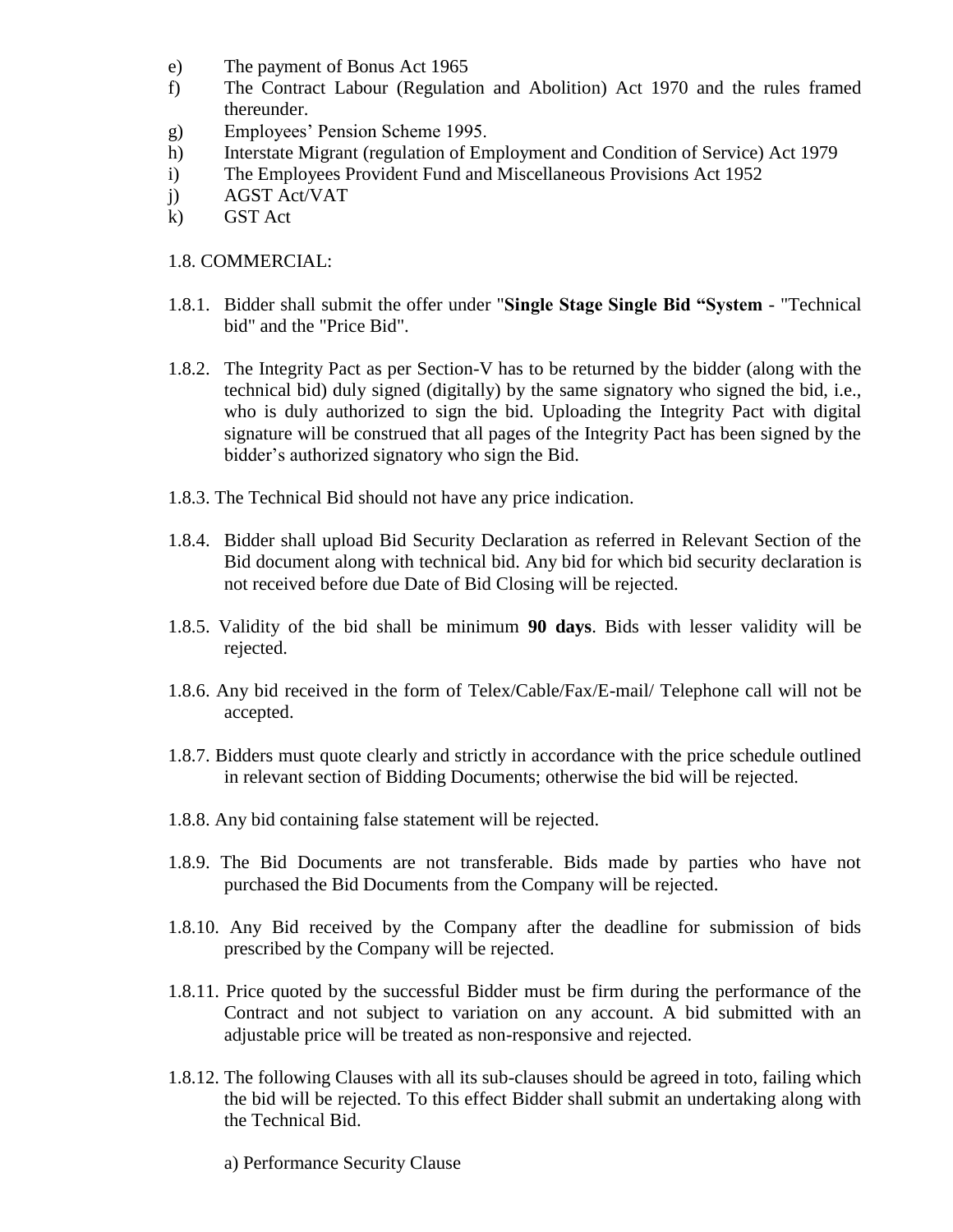b) Force Majeure Clause

- c) Termination Clause
- d) Settlement of disputes Clause
- e) Liquidated Damages Clause.
- f) Acceptance of Jurisdiction and applicable law.
- g) Tax liabilities clause.
- h) Insurance clause.
- i) With holding clause.
- j) Liability clause.
- k) Set off clause

# 1.9. GENERAL:

- 1.9.1. In case Bidder takes exception to any clause of Tender Document not covered under BEC/BRC, then the Company has the discretion to load or reject the offer on account of such exception if the Bidder does not withdraw/ modify the deviation when/as advised by the Company. The loading so done by the Company will be final and binding on the Bidders. No deviation will however, be accepted in the clauses covered under BEC/BRC.
- 1.9.2. **To ascertain the substantial responsiveness of the bid the Company reserves the right to ask the Bidder for clarification in respect of clauses covered under BEC/BRC also and such clarification fulfilling the BEC/BRC clauses must be received on or before the deadline given by the Company, failing which the offer will summarily be rejected.**
- 1.9.3. In case, any of the clauses in the BEC/BRC contradict with other clauses of Bid Document elsewhere, then the clauses in the BEC/BRC shall prevail.
- 1.9.4. Bidder shall fulfill all the relevant clauses applicable for this e-Tender.
- 1.9.5. The original copy of documents [submitted by bidders(s)] shall have to be produced by bidder(s) to OIL as and when asked for.
- **1.10 Bidders will have to submit documents having the detailed postal address in the name of the firm /owner which shall substantiate the proof of office establishment for at least 1 year reckoned from the original BCD within 50 KM of PL locations where the services need to be provided i.e. (PS8/ SONAPUR, WB) Documentary evidence must be provided in the form of Municipality trade license or other such documents as per the following which satisfies as a proof of having the office establishment: --**
- **1. Trade License with detailed postal address issued by the local authority in the name of the firm /owner.**
- **2. GST Registration Certificate with detailed postal address in the name of the firm /owner.**
- **3. Landline phone bill with detailed postal address in the name of the firm /owner.**
- **4. Electricity bill for last one year in the name of the Firm with detailed postal address in the name of the firm /owner.**

**"Additionally, the names of the areas covering the 50 Km radius may be mentioned".**